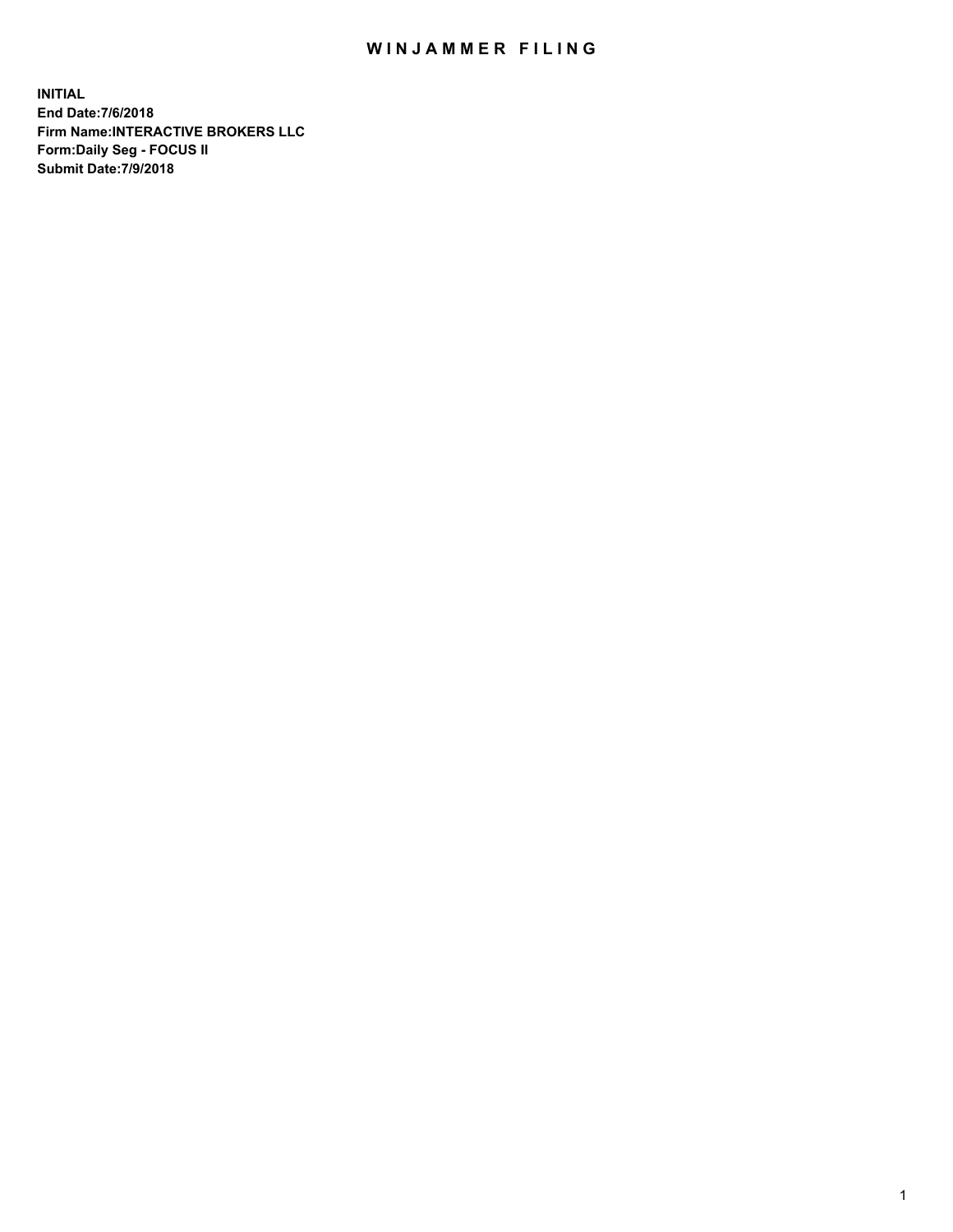**INITIAL End Date:7/6/2018 Firm Name:INTERACTIVE BROKERS LLC Form:Daily Seg - FOCUS II Submit Date:7/9/2018 Daily Segregation - Cover Page**

| Name of Company                                                                                                                                                                                                                                                                                                                | <b>INTERACTIVE BROKERS LLC</b>                                                                  |
|--------------------------------------------------------------------------------------------------------------------------------------------------------------------------------------------------------------------------------------------------------------------------------------------------------------------------------|-------------------------------------------------------------------------------------------------|
| <b>Contact Name</b>                                                                                                                                                                                                                                                                                                            | James Menicucci                                                                                 |
| <b>Contact Phone Number</b>                                                                                                                                                                                                                                                                                                    | 203-618-8085                                                                                    |
| <b>Contact Email Address</b>                                                                                                                                                                                                                                                                                                   | jmenicucci@interactivebrokers.c<br>$om$                                                         |
| FCM's Customer Segregated Funds Residual Interest Target (choose one):<br>a. Minimum dollar amount: ; or<br>b. Minimum percentage of customer segregated funds required:% ; or<br>c. Dollar amount range between: and; or<br>d. Percentage range of customer segregated funds required between:% and%.                         | $\overline{\mathbf{0}}$<br>$\overline{\mathbf{0}}$<br>155,000,000 245,000,000<br>0 <sub>0</sub> |
| FCM's Customer Secured Amount Funds Residual Interest Target (choose one):<br>a. Minimum dollar amount: ; or<br>b. Minimum percentage of customer secured funds required:%; or<br>c. Dollar amount range between: and; or<br>d. Percentage range of customer secured funds required between:% and%.                            | $\overline{\mathbf{0}}$<br>0<br>80,000,000 120,000,000<br>0 <sub>0</sub>                        |
| FCM's Cleared Swaps Customer Collateral Residual Interest Target (choose one):<br>a. Minimum dollar amount: ; or<br>b. Minimum percentage of cleared swaps customer collateral required:% ; or<br>c. Dollar amount range between: and; or<br>d. Percentage range of cleared swaps customer collateral required between:% and%. | $\frac{0}{0}$<br>0 <sub>0</sub><br>0 <sub>0</sub>                                               |

Attach supporting documents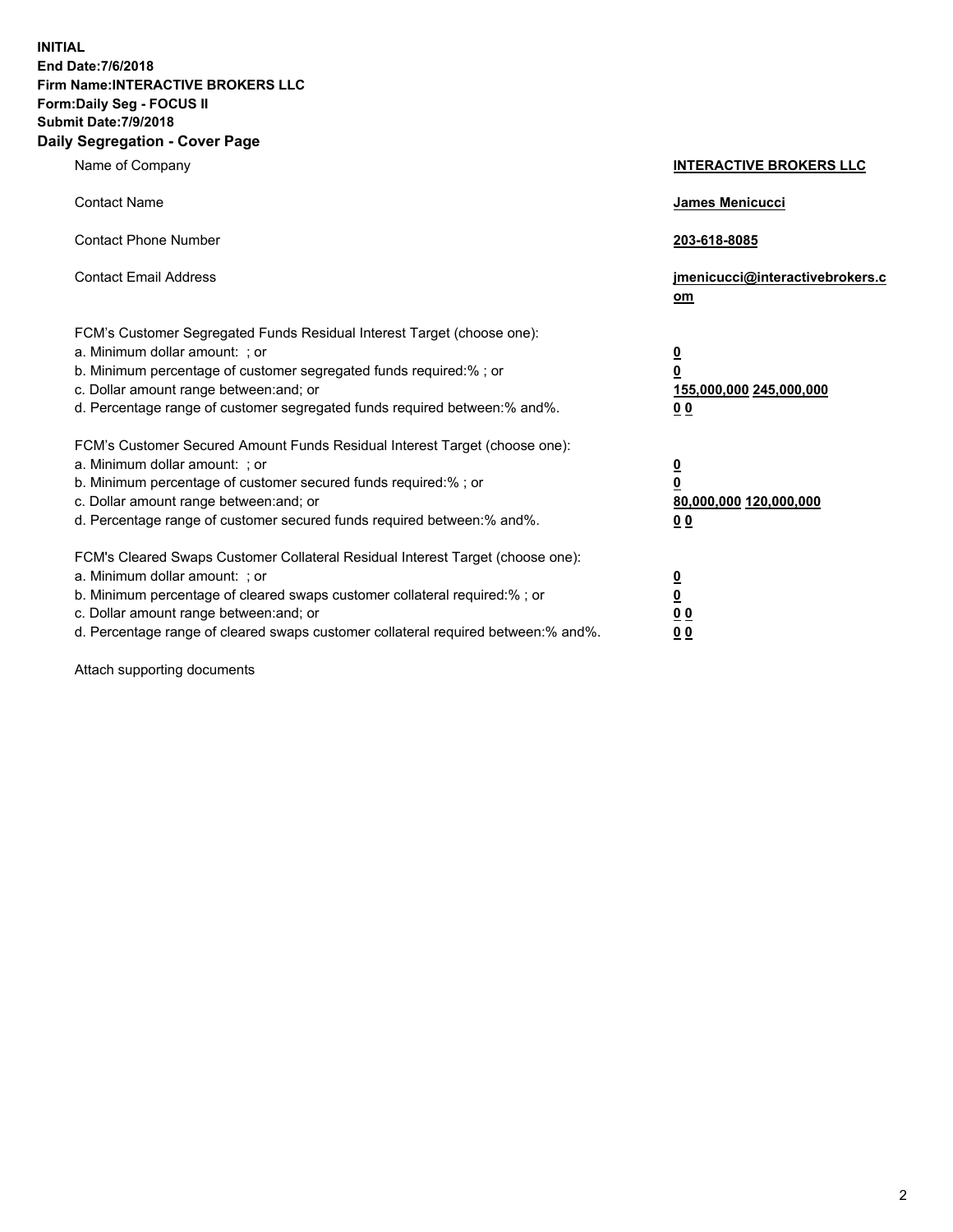## **INITIAL End Date:7/6/2018 Firm Name:INTERACTIVE BROKERS LLC Form:Daily Seg - FOCUS II Submit Date:7/9/2018 Daily Segregation - Secured Amounts**

|     | Daily Jegiegation - Jeculeu Aniounts                                                                       |                                   |
|-----|------------------------------------------------------------------------------------------------------------|-----------------------------------|
|     | Foreign Futures and Foreign Options Secured Amounts                                                        |                                   |
|     | Amount required to be set aside pursuant to law, rule or regulation of a foreign                           | $0$ [7305]                        |
|     | government or a rule of a self-regulatory organization authorized thereunder                               |                                   |
| 1.  | Net ledger balance - Foreign Futures and Foreign Option Trading - All Customers                            |                                   |
|     | A. Cash                                                                                                    | 449,875,513 [7315]                |
|     | B. Securities (at market)                                                                                  | $0$ [7317]                        |
| 2.  | Net unrealized profit (loss) in open futures contracts traded on a foreign board of trade                  | -14,036,555 [7325]                |
| 3.  | Exchange traded options                                                                                    |                                   |
|     | a. Market value of open option contracts purchased on a foreign board of trade                             | 351,607 [7335]                    |
|     | b. Market value of open contracts granted (sold) on a foreign board of trade                               | -51,309 [7337]                    |
| 4.  | Net equity (deficit) (add lines 1. 2. and 3.)                                                              | 436,139,256 [7345]                |
| 5.  | Account liquidating to a deficit and account with a debit balances - gross amount                          | 2,698 [7351]                      |
|     | Less: amount offset by customer owned securities                                                           | 0 [7352] 2,698 [7354]             |
| 6.  | Amount required to be set aside as the secured amount - Net Liquidating Equity                             | 436,141,954 [7355]                |
|     | Method (add lines 4 and 5)                                                                                 |                                   |
| 7.  | Greater of amount required to be set aside pursuant to foreign jurisdiction (above) or line                | 436,141,954 [7360]                |
|     | 6.                                                                                                         |                                   |
|     | FUNDS DEPOSITED IN SEPARATE REGULATION 30.7 ACCOUNTS                                                       |                                   |
| 1.  | Cash in banks                                                                                              |                                   |
|     | A. Banks located in the United States                                                                      | 81,200,008 [7500]                 |
|     | B. Other banks qualified under Regulation 30.7                                                             | 0 [7520] 81,200,008 [7530]        |
| 2.  | Securities                                                                                                 |                                   |
|     | A. In safekeeping with banks located in the United States                                                  | 371,872,320 [7540]                |
|     | B. In safekeeping with other banks qualified under Regulation 30.7                                         | 0 [7560] 371,872,320 [7570]       |
| 3.  | Equities with registered futures commission merchants                                                      |                                   |
|     | A. Cash                                                                                                    | $0$ [7580]                        |
|     | <b>B.</b> Securities                                                                                       | $0$ [7590]                        |
|     | C. Unrealized gain (loss) on open futures contracts                                                        | $0$ [7600]                        |
|     | D. Value of long option contracts                                                                          | $0$ [7610]                        |
|     | E. Value of short option contracts                                                                         | 0 [7615] 0 [7620]                 |
| 4.  | Amounts held by clearing organizations of foreign boards of trade                                          |                                   |
|     | A. Cash                                                                                                    | $0$ [7640]                        |
|     | <b>B.</b> Securities                                                                                       | $0$ [7650]                        |
|     | C. Amount due to (from) clearing organization - daily variation                                            | $0$ [7660]                        |
|     | D. Value of long option contracts                                                                          | $0$ [7670]                        |
|     | E. Value of short option contracts                                                                         | 0 [7675] 0 [7680]                 |
| 5.  | Amounts held by members of foreign boards of trade                                                         |                                   |
|     | A. Cash                                                                                                    | 108,114,876 [7700]                |
|     | <b>B.</b> Securities                                                                                       | $0$ [7710]                        |
|     | C. Unrealized gain (loss) on open futures contracts                                                        | -4,576,736 [7720]                 |
|     | D. Value of long option contracts                                                                          | 351,607 [7730]                    |
|     | E. Value of short option contracts                                                                         | -51,309 [7735] 103,838,438 [7740] |
| 6.  | Amounts with other depositories designated by a foreign board of trade                                     | 0 [7760]                          |
| 7.  | Segregated funds on hand                                                                                   | $0$ [7765]                        |
| 8.  | Total funds in separate section 30.7 accounts                                                              | 556,910,766 [7770]                |
| 9.  | Excess (deficiency) Set Aside for Secured Amount (subtract line 7 Secured Statement<br>Page 1 from Line 8) | 120,768,812 [7380]                |
| 10. | Management Target Amount for Excess funds in separate section 30.7 accounts                                | 80,000,000 [7780]                 |
| 11. | Excess (deficiency) funds in separate 30.7 accounts over (under) Management Target                         | 40,768,812 [7785]                 |
|     |                                                                                                            |                                   |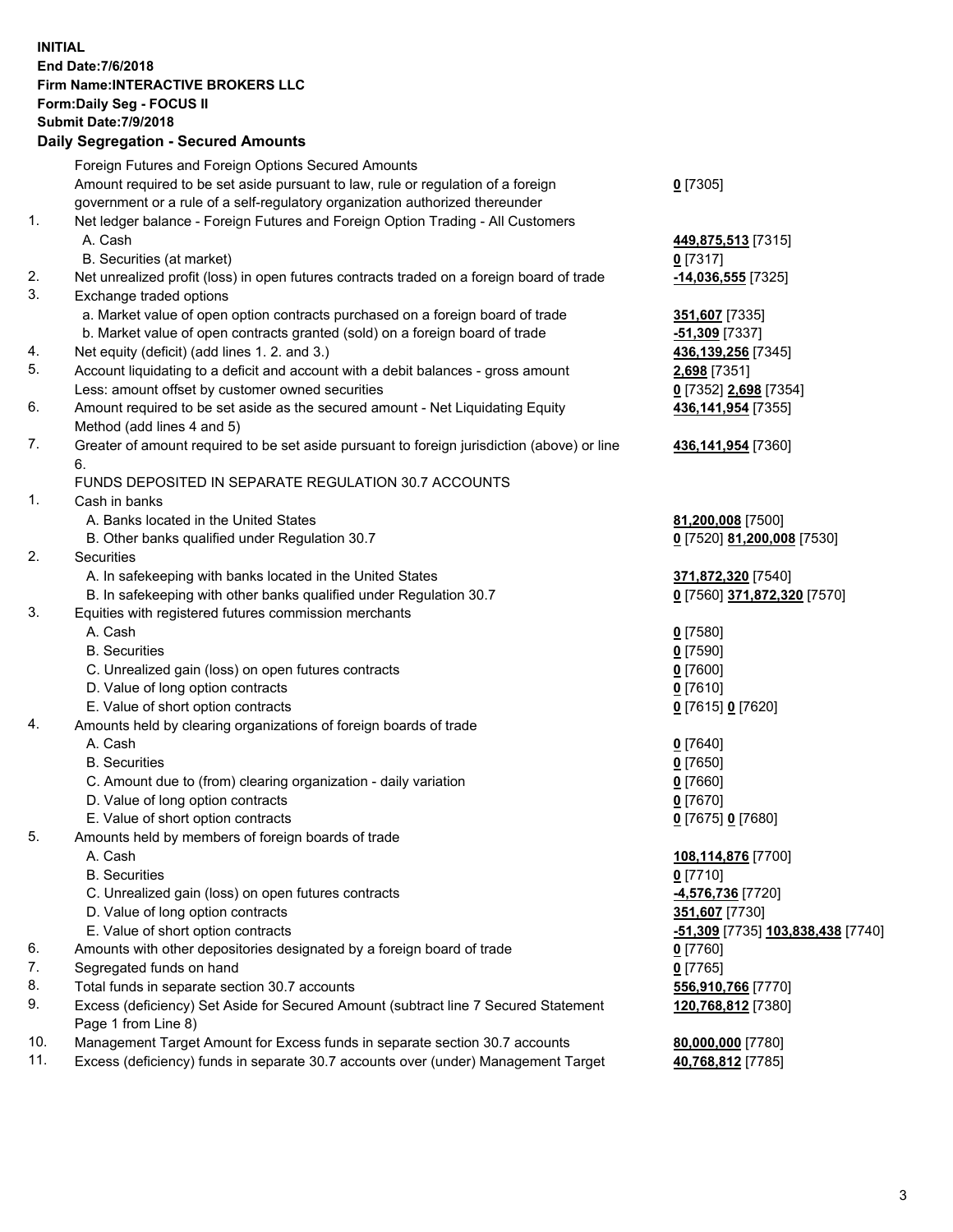**INITIAL End Date:7/6/2018 Firm Name:INTERACTIVE BROKERS LLC Form:Daily Seg - FOCUS II Submit Date:7/9/2018 Daily Segregation - Segregation Statement** SEGREGATION REQUIREMENTS(Section 4d(2) of the CEAct) 1. Net ledger balance A. Cash **4,001,987,369** [7010] B. Securities (at market) **0** [7020] 2. Net unrealized profit (loss) in open futures contracts traded on a contract market **5,726,089** [7030] 3. Exchange traded options A. Add market value of open option contracts purchased on a contract market **233,282,571** [7032] B. Deduct market value of open option contracts granted (sold) on a contract market **-229,639,718** [7033] 4. Net equity (deficit) (add lines 1, 2 and 3) **4,011,356,311** [7040] 5. Accounts liquidating to a deficit and accounts with debit balances - gross amount **162,790** [7045] Less: amount offset by customer securities **0** [7047] **162,790** [7050] 6. Amount required to be segregated (add lines 4 and 5) **4,011,519,101** [7060] FUNDS IN SEGREGATED ACCOUNTS 7. Deposited in segregated funds bank accounts A. Cash **491,485,214** [7070] B. Securities representing investments of customers' funds (at market) **2,546,908,735** [7080] C. Securities held for particular customers or option customers in lieu of cash (at market) **0** [7090] 8. Margins on deposit with derivatives clearing organizations of contract markets A. Cash **20,905,688** [7100] B. Securities representing investments of customers' funds (at market) **1,159,538,474** [7110] C. Securities held for particular customers or option customers in lieu of cash (at market) **0** [7120] 9. Net settlement from (to) derivatives clearing organizations of contract markets **3,509,004** [7130] 10. Exchange traded options A. Value of open long option contracts **233,212,754** [7132] B. Value of open short option contracts **-229,613,420** [7133] 11. Net equities with other FCMs A. Net liquidating equity **0** [7140] B. Securities representing investments of customers' funds (at market) **0** [7160] C. Securities held for particular customers or option customers in lieu of cash (at market) **0** [7170] 12. Segregated funds on hand **0** [7150] 13. Total amount in segregation (add lines 7 through 12) **4,225,946,449** [7180] 14. Excess (deficiency) funds in segregation (subtract line 6 from line 13) **214,427,348** [7190] 15. Management Target Amount for Excess funds in segregation **155,000,000** [7194]

16. Excess (deficiency) funds in segregation over (under) Management Target Amount Excess

**59,427,348** [7198]